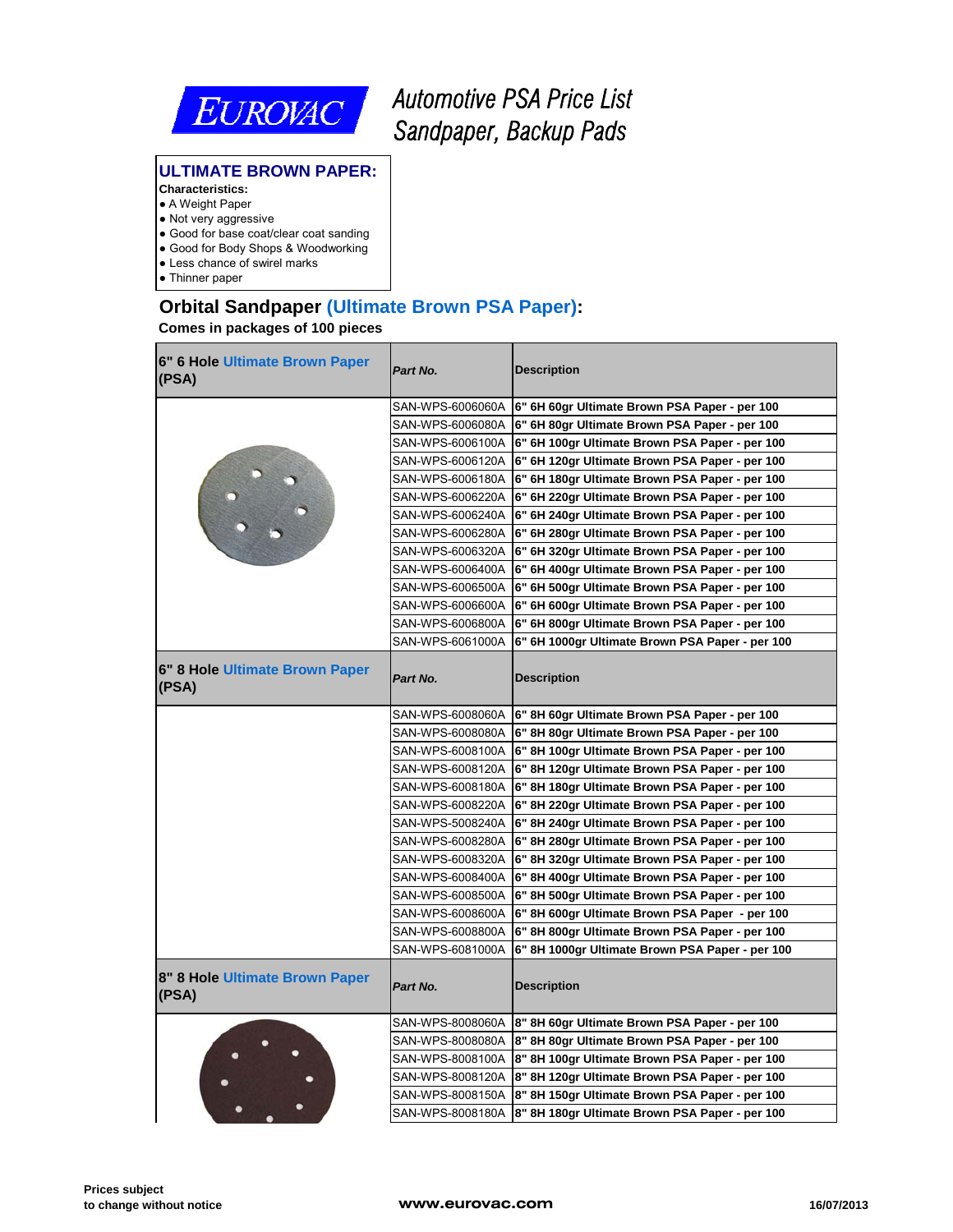

SAN-WPS-8008220A **8" 8H 220gr Ultimate Brown PSA Paper - per 100** SAN-WPS-8008320A **8" 8H 320gr Ultimate Brown PSA Paper - per 100**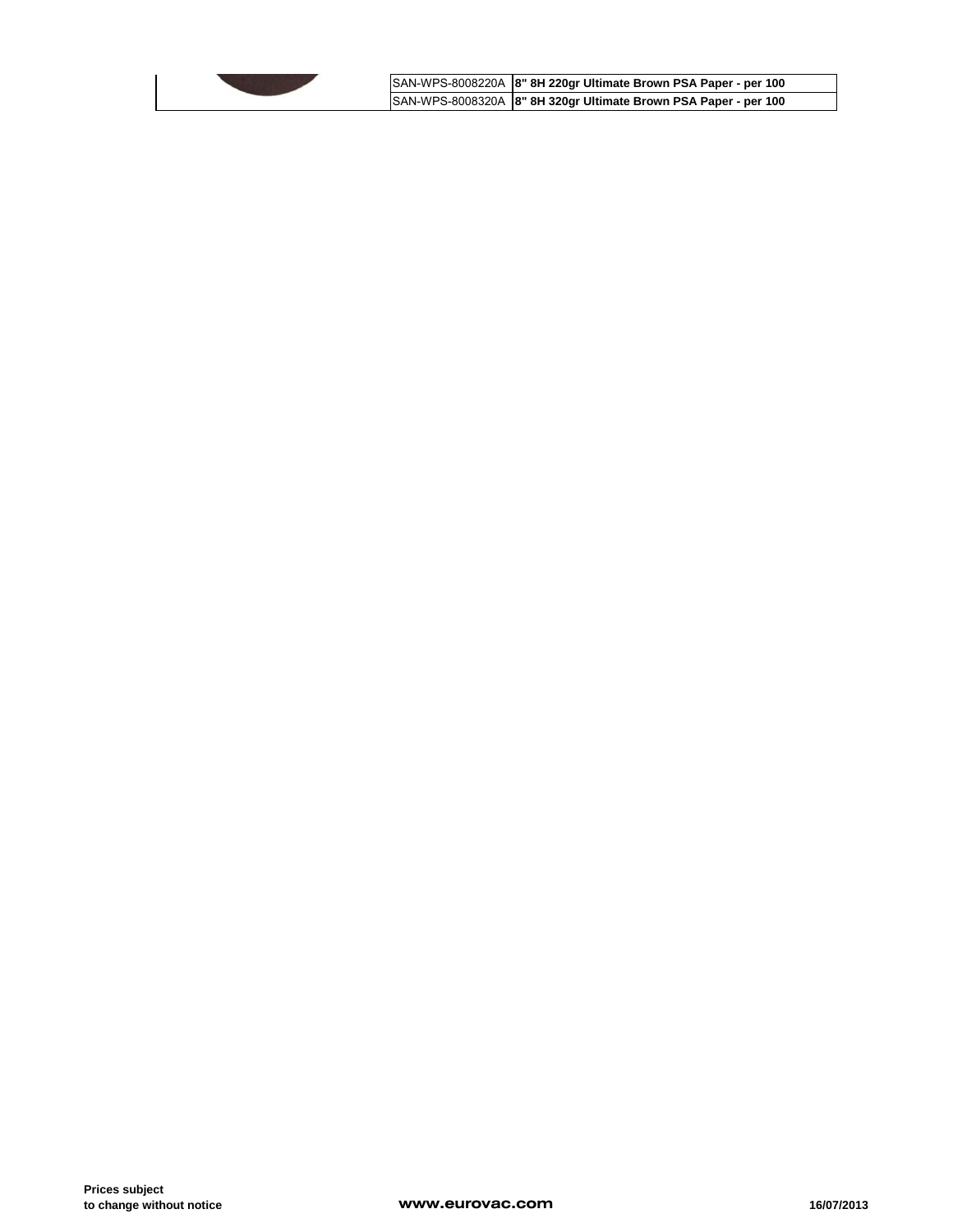#### **MIRACLE BLUE PAPER:**

- **Characteristics:**
- B Weight Paper
- More aggressive than Grey Paper
- Aggressive nature is achieved in how the
- paper is glued/bonded
- Good for Fiberglass
- Cuts very fast

# **Orbital Sandpaper (Miracle Blue PSA Paper):**

| 6" 6 Hole Miracle Blue Paper<br>(PSA) | Part No.         | <b>Description</b>                                             |
|---------------------------------------|------------------|----------------------------------------------------------------|
|                                       | SAN-WPS-6006060B | 6" 6H 60gr Miracle Blue PSA Paper - per 100                    |
|                                       |                  | SAN-WPS-6006080B 6" 6H 80gr Miracle Blue PSA Paper - per 100   |
|                                       |                  | SAN-WPS-6006100B  6" 6H 100gr Miracle Blue PSA Paper - per 100 |
|                                       | SAN-WPS-6006120B | 6" 6H 120gr Miracle Blue PSA Paper - per 100                   |
|                                       | SAN-WPS-6006180B | 6" 6H 180gr Miracle Blue PSA Paper - per 100                   |
|                                       | SAN-WPS-6006220B | 6" 6H 220gr Miracle Blue PSA Paper - per 100                   |
|                                       | SAN-WPS-6006240B | 6" 6H 240gr Miracle Blue PSA Paper - per 100                   |
|                                       | SAN-WPS-6006280B | 6" 6H 280gr Miracle Blue PSA Paper - per 100                   |
|                                       | SAN-WPS-6006320B | 6" 6H 320gr Miracle Blue PSA Paper - per 100                   |
|                                       | SAN-WPS-6006400B | 6" 6H 400gr Miracle Blue PSA Paper - per 100                   |
|                                       | SAN-WPS-6006500B | 6" 6H 500gr Miracle Blue PSA Paper - per 100                   |
|                                       | SAN-WPS-6006600B | 6" 6H 600gr Miracle Blue PSA Paper - per 100                   |
|                                       | SAN-WPS-6006800B | 6" 6H 800gr Miracle Blue PSA Paper - per 100                   |
|                                       | SAN-WPS-60061000 | 6" 6H 1000gr Miracle Blue PSA Paper - per 100                  |
| 6" 8 Hole Miracle Blue Paper<br>(PSA) | Part No.         | <b>Description</b>                                             |
|                                       | SAN-WPS-6008060B | 6" 8H 60gr Miracle Blue PSA Paper - per 100                    |
|                                       | SAN-WPS-6008080B | 6" 8H 80gr Miracle Blue PSA Paper - per 100                    |
|                                       | SAN-WPS-6008100B | 6" 8H 100gr Miracle Blue PSA Paper - per 100                   |
|                                       | SAN-WPS-6008120B | 6" 8H 120gr Miracle Blue PSA Paper - per 100                   |
|                                       | SAN-WPS-6008180B | 6" 8H 180gr Miracle Blue PSA Paper - per 100                   |
|                                       | SAN-WPS-6008220B | 6" 8H 220gr Miracle Blue PSA Paper - per 100                   |
|                                       | SAN-WPS-5008240B | 6" 8H 240gr Miracle Blue PSA Paper - per 100                   |
|                                       |                  | SAN-WPS-6008280B 6" 8H 280gr Miracle Blue PSA Paper - per 100  |
|                                       |                  | SAN-WPS-6008320B 6" 8H 320gr Miracle Blue PSA Paper - per 100  |
|                                       | SAN-WPS-6008400B | 6" 8H 400gr Miracle Blue PSA Paper - per 100                   |
|                                       | SAN-WPS-6008500B | 6" 8H 500gr Miracle Blue PSA Paper - per 100                   |
|                                       | SAN-WPS-6008600B | 6" 8H 600gr Miracle Blue PSA Paper - per 100                   |
|                                       | SAN-WPS-6008800B | 6" 8H 800gr Miracle Blue PSA Paper - per 100                   |
|                                       | SAN-WPS-60081000 | 6" 8H 1000gr Miracle Blue PSA Paper - per 100                  |
| 8" 8 Hole Miracle Blue Paper<br>(PSA) | Part No.         | <b>Description</b>                                             |
|                                       | SAN-WPS-8008060B | 8" 8H 60gr Miracle Blue PSA Paper - per 100                    |
|                                       | SAN-WPS-8008080B | 8" 8H 80gr Miracle Blue PSA Paper - per 100                    |
|                                       |                  | SAN-WPS-8008100B 8" 8H 100gr Miracle Blue PSA Paper - per 100  |
|                                       | SAN-WPS-8008120B | 8" 8H 120gr Miracle Blue PSA Paper - per 100                   |
|                                       | SAN-WPS-8008150B | 8" 8H 150gr Miracle Blue PSA Paper - per 100                   |
|                                       |                  | SAN-WPS-8008180B 8" 8H 180gr Miracle Blue PSA Paper - per 100  |
|                                       |                  | SAN-WPS-8008220B 8" 8H 220gr Miracle Blue PSA Paper - per 100  |
|                                       |                  | SAN-WPS-8008320B  8" 8H 320gr Miracle Blue PSA Paper - per 100 |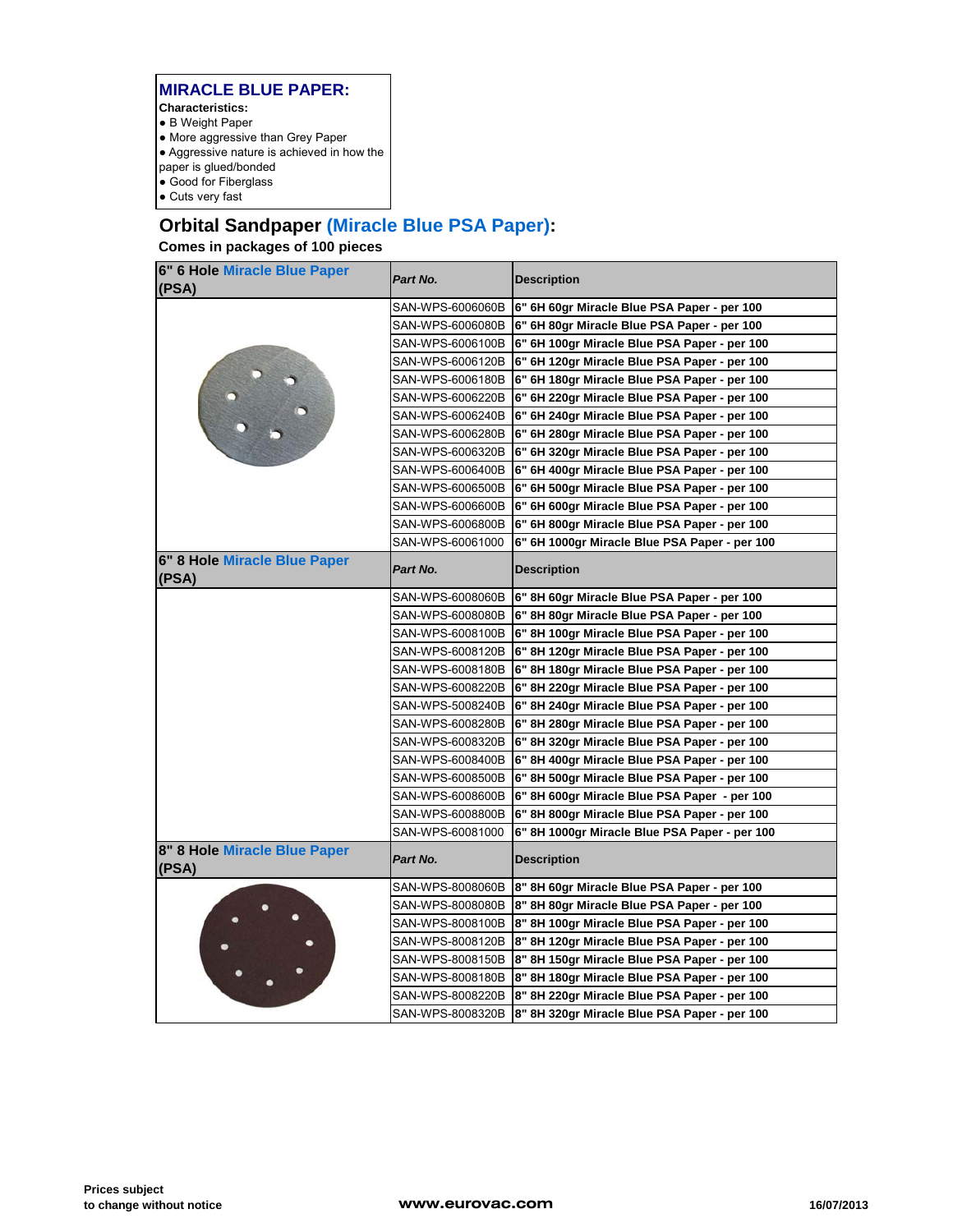## **BODY SHOP YELLOW PAPER:**

**Characteristics:**  ● C Weight Paper

- 
- Anti-clog Higher Sanding Efficiency ● Suitable For Quick Change Sanding, Polishing On Paint & Curved Surfaces

# **Orbital Sandpaper (Body Shop Yellow PSA Paper):**

| 6" 6 Hole Body Shop Yellow |                  |                                                   |
|----------------------------|------------------|---------------------------------------------------|
| <b>Paper</b>               | Part No.         | <b>Description</b>                                |
| (PSA)                      |                  |                                                   |
|                            | SAN-YPS-6006100C | 6" 6H 80gr Body Shop Yellow PSA Paper - per 100   |
|                            | SAN-YPS-6006120C | 6" 6H 100gr Body Shop Yellow PSA Paper - per 100  |
|                            | SAN-YPS-6006180C | 6" 6H 120gr Body Shop Yellow PSA Paper - per 100  |
|                            | SAN-YPS-6006220C | 6" 6H 180gr Body Shop Yellow PSA Paper - per 100  |
|                            | SAN-YPS-6006240C | 6" 6H 220gr Body Shop Yellow PSA Paper - per 100  |
|                            | SAN-YPS-6006280C | 6" 6H 280gr Body Shop Yellow PSA Paper - per 100  |
|                            | SAN-YPS-6006320C | 6" 6H 320gr Body Shop Yellow PSA Paper - per 100  |
|                            | SAN-YPS-6006400C | 6" 6H 400gr Body Shop Yellow PSA Paper - per 100  |
|                            | SAN-YPS-6006500C | 6" 6H 500gr Body Shop Yellow PSA Paper - per 100  |
|                            | SAN-YPS-6006600C | 6" 6H 600gr Body Shop Yellow PSA Paper - per 100  |
|                            | SAN-YPS-6006800C | 6" 6H 800gr Body Shop Yellow PSA Paper - per 100  |
|                            | SAN-YPS-60061000 | 6" 6H 1000gr Body Shop Yellow PSA Paper - per 100 |
| 6" 8 Hole Body Shop Yellow |                  |                                                   |
| <b>Paper</b>               | Part No.         | <b>Description</b>                                |
| (PSA)                      |                  |                                                   |
|                            | SAN-YPS-6008100C | 6" 8H 80gr Body Shop Yellow PSA Paper - per 100   |
|                            | SAN-YPS-6008120C | 6" 8H 100gr Body Shop Yellow PSA Paper - per 100  |
|                            | SAN-YPS-6008180C | 6" 8H 120gr Body Shop Yellow PSA Paper - per 100  |
|                            | SAN-YPS-6008220C | 6" 8H 180gr Body Shop Yellow PSA Paper - per 100  |
|                            | SAN-YPS-6008240C | 6" 8H 220gr Body Shop Yellow PSA Paper - per 100  |
|                            | SAN-YPS-6008280C | 6" 8H 280gr Body Shop Yellow PSA Paper - per 100  |
|                            | SAN-YPS-6008320C | 6" 8H 320gr Body Shop Yellow PSA Paper - per 100  |
|                            | SAN-YPS-6008400C | 6" 8H 400gr Body Shop Yellow PSA Paper - per 100  |
|                            | SAN-YPS-6008500C | 6" 8H 500gr Body Shop Yellow PSA Paper - per 100  |
|                            | SAN-YPS-6008600C | 6" 8H 600gr Body Shop Yellow PSA Paper - per 100  |
|                            | SAN-YPS-6008800C | 6" 8H 800gr Body Shop Yellow PSA Paper - per 100  |
|                            | SAN-YPS-60081000 | 6" 8H 1000gr Body Shop Yellow PSA Paper - per 100 |
| 8" 8 Hole Body Shop Yellow |                  |                                                   |
| <b>Paper</b>               | Part No.         | <b>Description</b>                                |
| (PSA)                      |                  |                                                   |
|                            | SAN-YPS-8008080C | 8" 8H 80gr Body Shop Yellow PSA Paper - per 100   |
|                            | SAN-YPS-8008100C | 8" 8H 100gr Body Shop Yellow PSA Paper - per 100  |
|                            | SAN-YPS-8008120C | 8" 8H 120gr Body Shop Yellow PSA Paper - per 100  |
|                            | SAN-YPS-8008150C | 8" 8H 150gr Body Shop Yellow PSA Paper - per 100  |
|                            | SAN-YPS-8008180C | 8" 8H 180gr Body Shop Yellow PSA Paper - per 100  |
|                            | SAN-YPS-8008220C | 8" 8H 220gr Body Shop Yellow PSA Paper - per 100  |
|                            | SAN-YPS-8008320C | 8" 8H 320gr Body Shop Yellow PSA Paper - per 100  |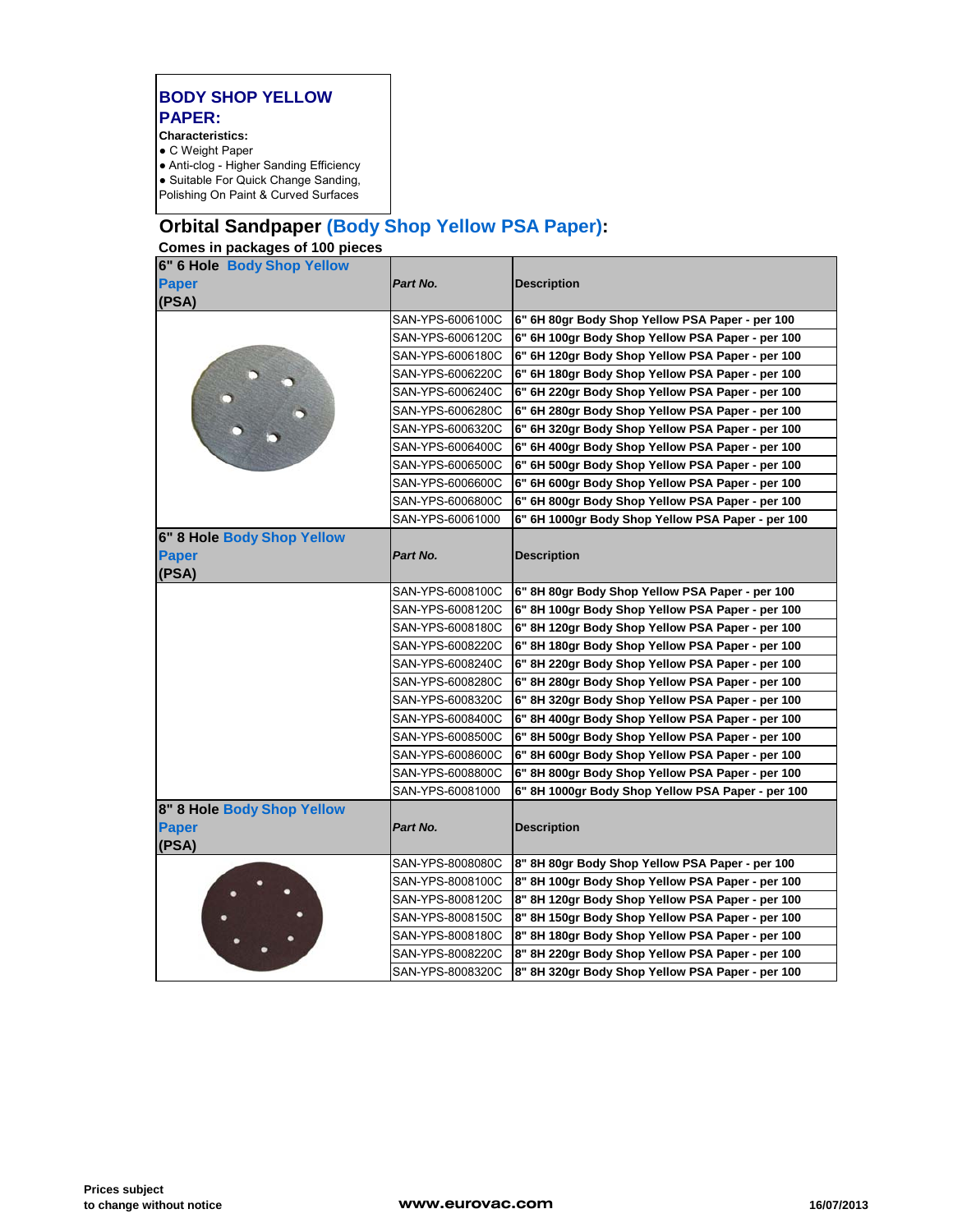#### **RUGID RESIN PAPER:**

- **Characteristics:**
- E Weight Paper
- Extremly durable & aggressive
- Not very flexible
- Heavy duty applications
- Typically not used beyond 120gr

### **Orbital Sandpaper (Rugid Resin PSA Paper):**

**Comes in packages of 100 pieces**

| 6" 6 Hole Rugid Resin Paper<br>(PSA) | Part No.         | <b>Description</b>                          |
|--------------------------------------|------------------|---------------------------------------------|
|                                      | SAN-RPS-6006060E | 6" 6H 60gr Rugid Resin PSA Paper - per 100  |
|                                      | SAN-RPS-6006080E | 6" 6H 80gr Rugid Resin PSA Paper - per 100  |
|                                      | SAN-RPS-6006080E | 6" 6H 100gr Rugid Resin PSA Paper - per 100 |
|                                      | SAN-RPS-6006120E | 6" 6H 120gr Rugid Blue PSA Paper - per 100  |
| 6" 8 Hole Rugid Resin Paper<br>(PSA) | Part No.         | <b>Description</b>                          |
|                                      | SAN-RPS-6008060E | 6" 8H 60gr Rugid Resin PSA Paper - per 100  |
|                                      | SAN-RPS-6008080E | 6" 8H 80gr Rugid Resin PSA Paper - per 100  |
|                                      | SAN-RPS-6008080E | 6" 8H 100gr Rugid Resin PSA Paper - per 100 |
|                                      | SAN-RPS-6008120E | 6" 8H 120gr Rugid Resin PSA Paper - per 100 |
| 8" 8 Hole Rugid Resin Paper<br>(PSA) | Part No.         | <b>Description</b>                          |
|                                      | SAN-RPS-8008060E | 8" 8H 60gr Rugid Resin PSA Paper - per 100  |
|                                      | SAN-RPS-8008080E | 8" 8H 80gr Rugid Resin PSA Paper - per 100  |
|                                      | SAN-RPS-8008100E | 8" 8H 100gr Rugid Resin PSA Paper - per 100 |
|                                      | SAN-RPS-8008120E | 8" 8H 120gr Rugid Resin PSA Paper - per 100 |

### **Longboard Sandpaper (Miracle Blue PSA Paper)**

| 16" 18 Hole Miracle Blue Paper<br>(PSA)   | Part No.         | <b>Description</b>                                                         |
|-------------------------------------------|------------------|----------------------------------------------------------------------------|
|                                           | SAN-WPS-LF180080 | 2 3/4" x 16" 80gr 18H Miracle Blue PSA Paper - per 100                     |
|                                           | SAN-WPS-LF180120 | 2 3/4" x 16" 120gr 18H Miracle Blue PSA Paper - per 100                    |
|                                           | SAN-WPS-LF180150 | 2 3/4" x 16" 150gr 18H Miracle Blue PSA Paper - per 100                    |
|                                           | SAN-WPS-LF180180 | 2 3/4" x 16" 180gr 18H Miracle Blue PSA Paper - per 100                    |
|                                           | SAN-WPS-LF180220 | 2 3/4" x 16" 220gr 18H Miracle Blue PSA Paper - per 100                    |
|                                           | SAN-WPS-LF180240 | 2 3/4" x 16" 240gr 18H Miracle Blue PSA Paper - per 100                    |
|                                           | SAN-WPS-LF180320 | 2 3/4" x 16" 320gr 18H Miracle Blue PSA Paper - per 100                    |
|                                           | SAN-WPS-LF180400 | 2 3/4" x 16" 400gr 18H Miracle Blue PSA Paper - per 100                    |
|                                           | SAN-WPS-LF180600 | 2 3/4" x 16" 600gr 18H Miracle Blue PSA Paper - per 100                    |
| 6 3/4" 6 Hole Miracle Blue Paper<br>(PSA) | Part No.         | <b>Description</b>                                                         |
|                                           |                  | SAN-WPS-SF06080B 2 3/4" x 6 3/4" 80gr 6H Miracle Blue PSA Paper - per 100  |
|                                           |                  | SAN-WPS-SF06120B 2 3/4" x 6 3/4" 120gr 6H Miracle Blue PSA Paper - per 100 |
|                                           |                  | SAN-WPS-SF06150B 2 3/4" x 6 3/4" 150gr 6H Miracle Blue PSA Paper - per 100 |
|                                           |                  | SAN-WPS-SF06180B 2 3/4" x 6 3/4" 180gr 6H Miracle Blue PSA Paper - per 100 |
|                                           |                  | SAN-WPS-SF06220B 2 3/4" x 6 3/4" 220gr 6H Miracle Blue PSA Paper - per 100 |
|                                           |                  | SAN-WPS-SF06240B 2 3/4" x 6 3/4" 240gr 6H Miracle Blue PSA Paper - per 100 |
|                                           |                  | SAN-WPS-SF06320B 2 3/4" x 6 3/4" 320gr 6H Miracle Blue PSA Paper - per 100 |
|                                           |                  | SAN-WPS-SF06400B 2 3/4" x 6 3/4" 400gr 6H Miracle Blue PSA Paper - per 100 |
|                                           |                  | SAN-WPS-SF06600B 2 3/4" x 6 3/4" 600gr 6H Miracle Blue PSA Paper - per 100 |
|                                           |                  | SAN-WPS-SF06800B 2 3/4" x 6 3/4" 800gr 6H Miracle Blue PSA Paper - per 100 |
|                                           |                  |                                                                            |